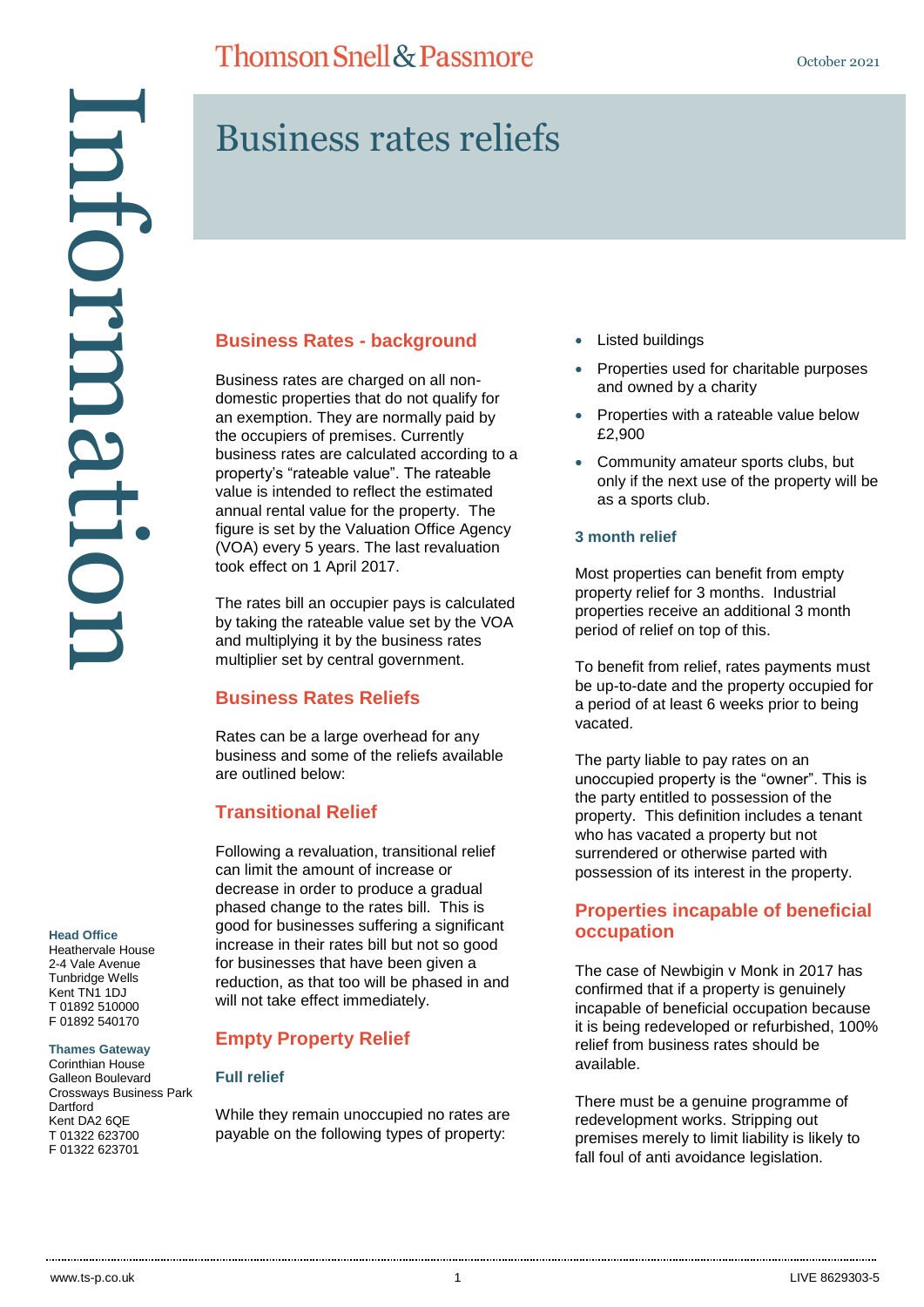# **Thomson Snell & Passmore**

### Business rates reliefs

### Continued

It is also important to remember that parts of a property can become capable of beneficial occupation before the whole during redevelopment and those parts can then be separately listed and rates charged accordingly.

### **Small Business Rate Relief**

### **Full relief**

No rates are payable if:

- Your business only has one property and its rateable value is below £12,000; or
- $\bullet$  If the business is in a rural area with a population below 3,000 and it is:
	- the only village shop or post office with a rateable value up to £8,500; or
	- the only public house or petrol station with a rateable value up to £12,500.

### **Sliding scale of relief**

If the rateable value is between £12,001 and £15,000 a sliding scale of relief is applied from 0-100%.

### **Part-occupied properties**

If there is only partial occupation of a property for a short time the rateable value may be apportioned to reflect the occupied and unoccupied areas.

### **Charities**

There is a mandatory relief of 80% for charities or community amateur sports clubs if they occupy property wholly or mainly for charitable purposes. The local rating authority has discretion to increase this to 100%.

### **Enterprise Zones**

Billing authorities have discretion to allow relief of up to £55,000 a year over a 5 year period if a business is either starting up or relocating to an Enterprise Zone.

### **Exempted buildings**

If you meet strict legal requirements you will not pay business rates on the following:

- Agricultural land and buildings
- Buildings used for the training or welfare of disabled people
- Church halls or buildings registered for public religious worship

### **Temporary Reliefs**

As announced in the Spring Budget on 3 March 2021, the government continued to provide eligible retail, hospitality and leisure properties in England with 100% business rates relief from 1 April 2021 to 30 June 2021. This was followed by 66% business rates relief for the period from 1 July 2021 to 31 March 2022, capped at £2 million per business for properties that were required to be closed on 5 January 2021, or £105,000 per business for other eligible properties.

Additional announcements in the Autumn Budget on 27 October 2021 introduced a new temporary business rates relief for eligible retail, hospitality and leisure properties for 2022-23. Eligible properties will receive 50% relief, up to a £110,000 per business cap.

The Autumn Budget also introduced a 100% improvement relief for business rates. This will provide 12 months relief from higher